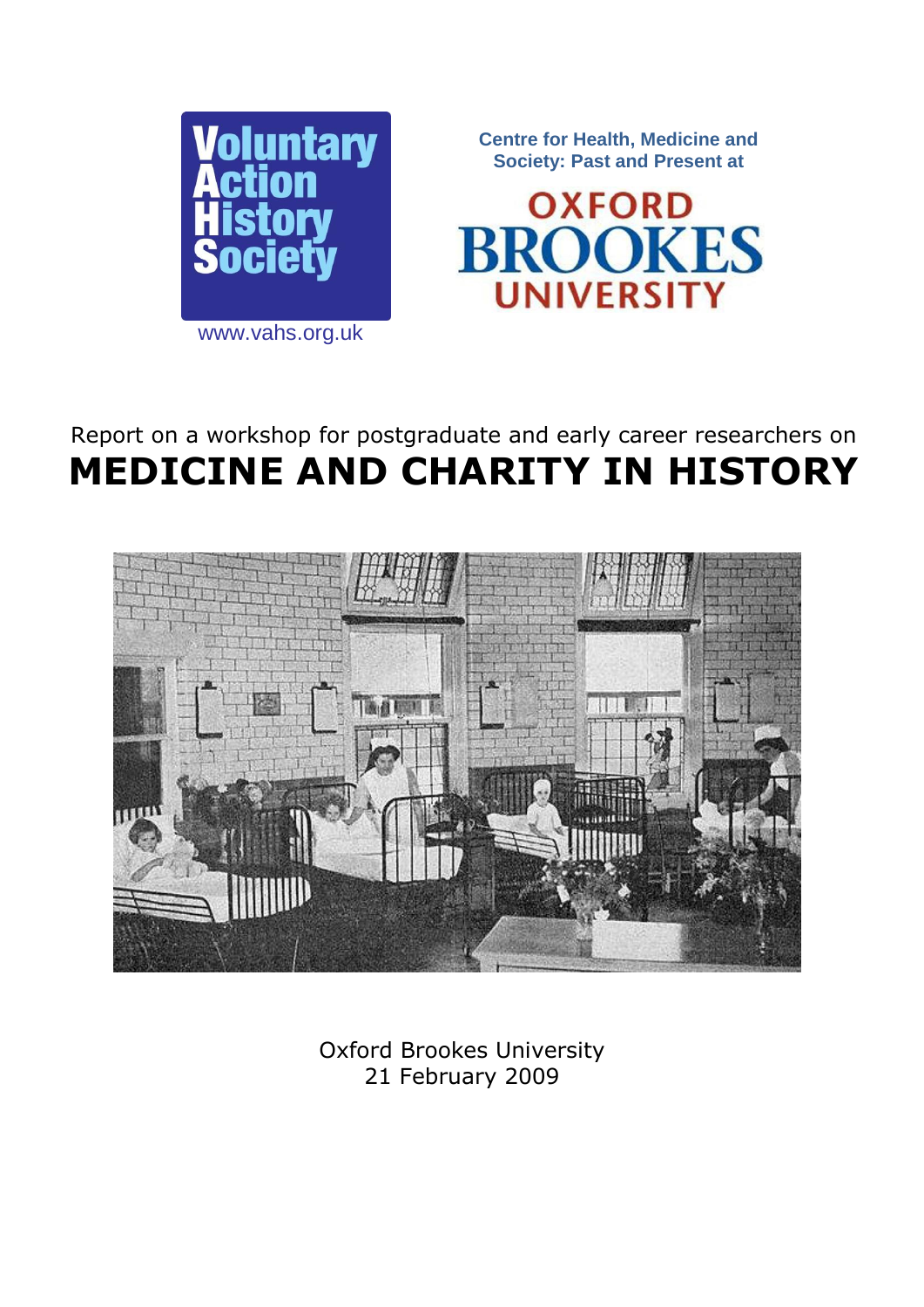The Voluntary Action History Society was established in 1991 to advance the historical understanding of charitable organisations amongst both academics and those working in the sector. Today its main activities are its seminar series held at the Institute of Historical Research in London and a biannual conference.

In order to build upon an impressive number of postgraduate participants at the 2008 VAHS conference, a postgraduate sub-committee was established in late 2008. Members to date have included:

Dr Elma Brenner, University of Cambridge Dr Georgina Brewis, University of East London George Campbell Gosling, Oxford Brookes University Elizabeth Harvey, UCL Lucy Hewitt, University of Edinburgh Christopher Moores, University of Birmingham Stephen Soanes, University of Warwick

The sub-committee held its first event on 21 February 2009 at Oxford Brookes University. This was a workshop on the theme of 'Medicine and Charity in History' featuring papers from ten postgraduate and early career researchers on problems and issues they have come across in their work. The problems and issues raised in the morning's papers formed the basis of a roundtable discussion led by two senior historians in the field, Professor Anne Digby and Professor Steven King. During the day there was also a talk from a mid-career researcher and a practical talk on the art of giving a conference paper from Professor King.

This distinctive format offered new researchers a chance to give papers on their work at a formative stage, discussing the research process rather than presenting research findings, and to discuss them with their peers and leading scholars in their field.

**Senior academics involved with the workshop**







Professor Steve King Dr Viviane Quirke Professor Anne Digby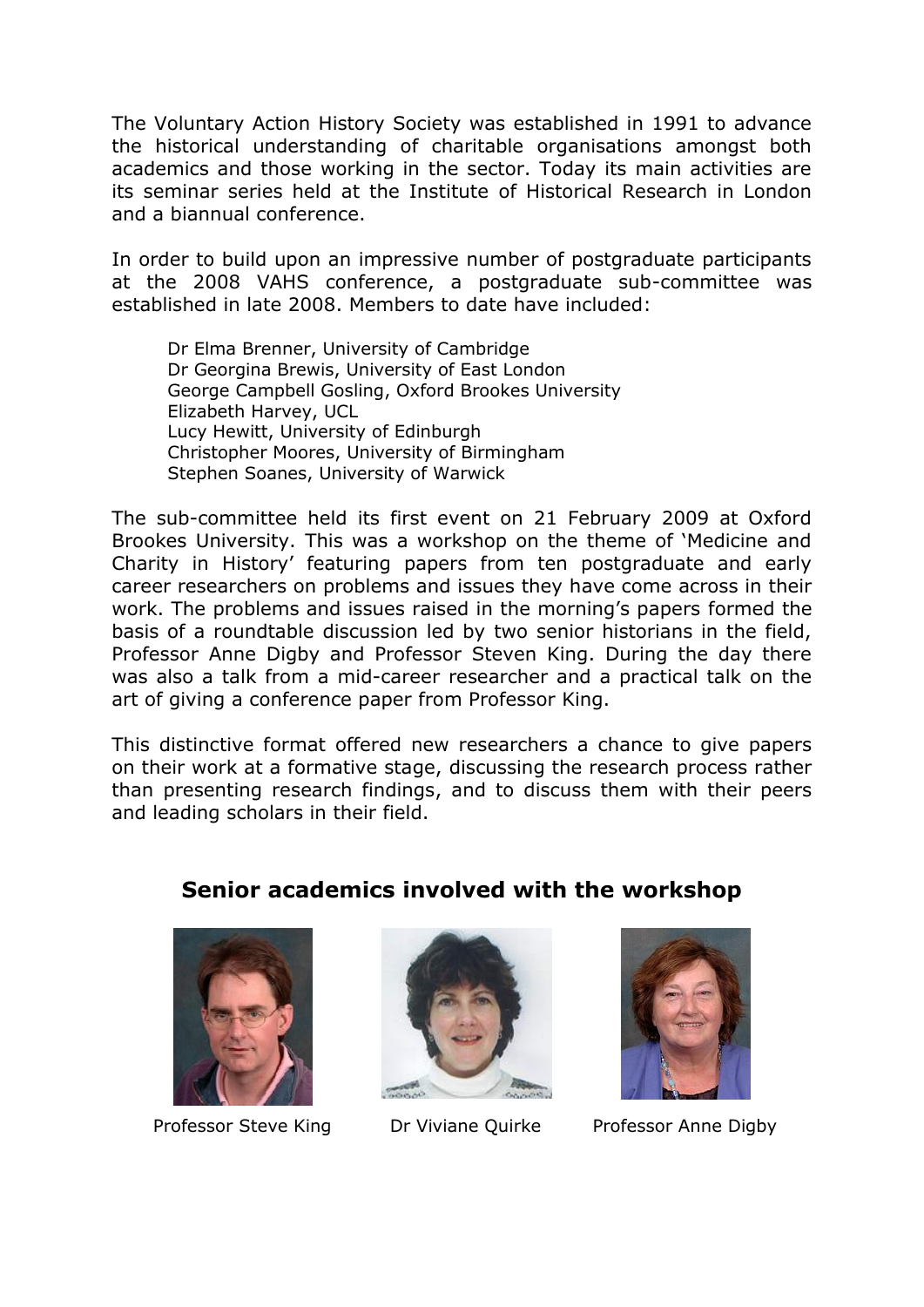# **SESSION ONE 10.30am-12.00pm**

# **BG10**

## **Bruna Gushurst-Moore, University of Plymouth**

'Leavening from the still room. Distilling Health: Domestic Medicine of the Manor House. 1600 – 1800'

## **Dr Kim Price, Oxford Brookes University**

'He was not an idiot': disability, care in the community and the late-nineteenth century poor law

## **Lynsey Cullen, Oxford Brookes University**

The Patients Case Records at the Royal Free Hospital

## **BG11**

## **Stephen Soanes, University of Warwick**

'Bridging a Gap': Assessing the Local Significance of the Mental After-Care Association in Shaping Approaches to Convalescence in England, 1900-39

# **Dr Emma Jones, University of Manchester**

Abortion in the Archives: Interpreting Silence, Concealment and Revelation

## **George Campbell Gosling, Oxford Brookes University**

Locating Charity in the Mixed Economy: Rethinking Medical Voluntarism in Britain before 1948

## **SESSION TWO 1.00-2.00pm**

#### **BG10**

# **Gudrun Loehrer, University of East London**

Cinematic Governmentality? Governing the conduct of the population in historical tuberculosis and malaria health films in the 1930s and 1940s

### **Yonina Murciano-Goroff, University of Oxford**

Charitable Donations and Cellular Deviations: The Impact of Philanthropists on Post-World War II Cancer Research

# **BG11**

# **Dr Elma Brenner, University of Cambridge**

Finding and interpreting evidence about the medical care of lepers in medieval Rouen, France

#### **Dr Elena Taddia**

Medicine and charity at Pammatone Hospital in Genoa: A place little know by historians of late medieval and early modern Italy

# **SESSION THREE 2.15-3.15pm**

#### **BG01**

**Dr Viviane Quirke,** On Researching the History of Cancer

**Professor Steven King,** Training session: Giving a conference paper